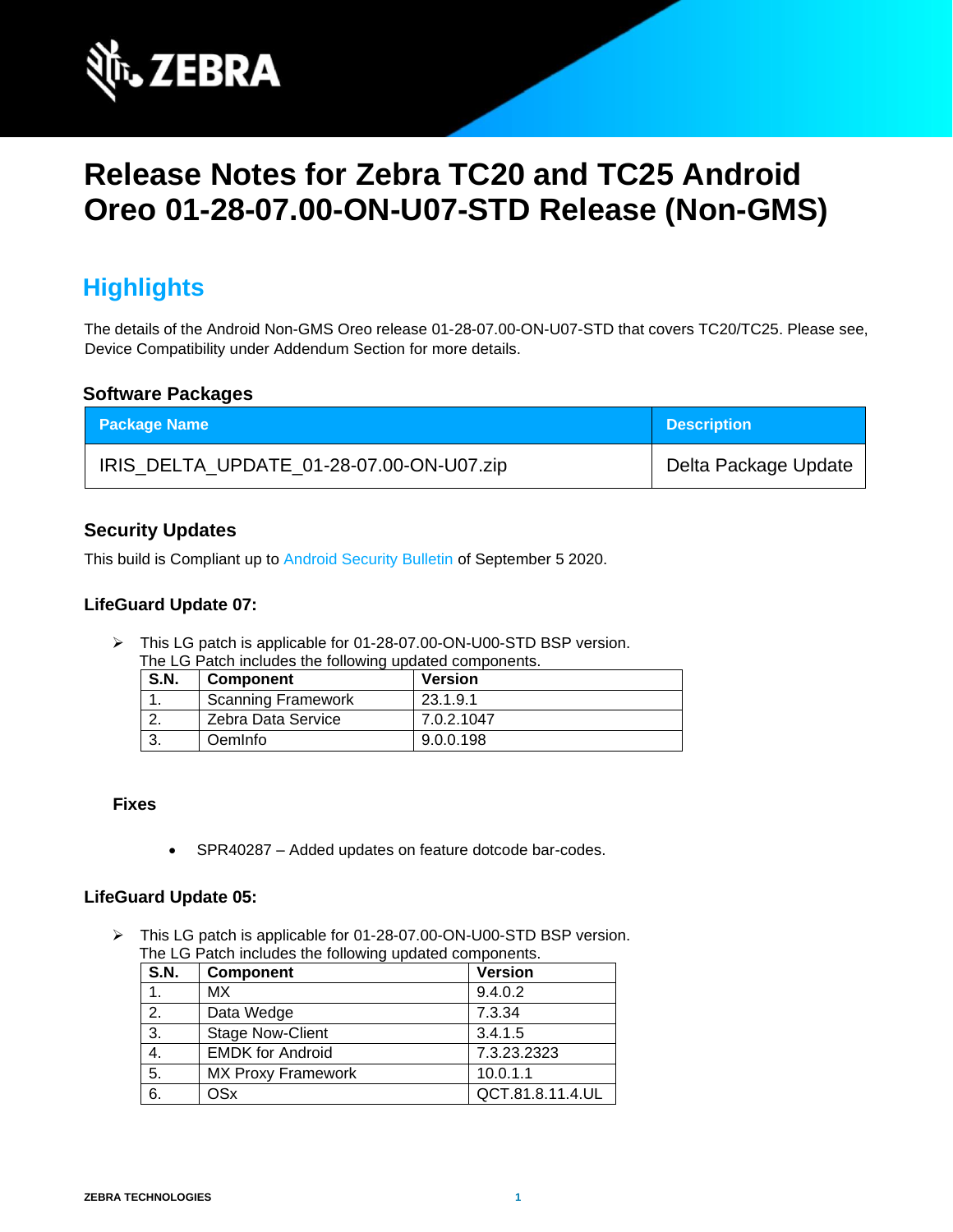

### **Fixes**

• SPR40193/40250 – Resolved an issue wherein user was unable to power off the device by clicking on the Power menu item while automation suite was running on the device.

### **LifeGuard Update 03:**

- ➢ This LG patch is applicable for 01-28-07.00-ON-U00-STD BSP version. The LG Patch includes the following updated components.
	- FUSIONLITE QA 1 0.0.0.027 O Radio: QA\_1\_00.0.0.021\_O Application: QA\_1\_00.0.0.009\_O Middleware: QA\_1\_00.0.0.014\_O

#### **Fixes**

• SPR39819 – Resolve an issue where EXTRA Enter was observed in app's multiline input field on scan the barcode with DW settings have set Action Key Char as "Line Feed".

### **LifeGuard Update 02:**

- ➢ This LG patch is applicable for 01-28-07.00-ON-U00-STD BSP version. The LG Patch includes the following updated components.
	- FUSIONLITE\_QA\_1\_0.0.0.026\_O Radio: QA\_1\_00.0.0.020\_O Application: QA\_1\_00.0.0.009\_O Middleware: QA\_1\_00.0.0.013\_O

#### **Fixes**

- SPR38643 Added support for "Send Characters As Events" option.
- SPR38723 Resolved an issue wherein the DST time zone for Sao Paolo was shown incorrect.

### **Version Information**

Below Table contains important information on versions

| <b>Description</b>          | <b>Version</b>         |
|-----------------------------|------------------------|
| <b>Product Build Number</b> | 01-28-07.00-ON-U07-STD |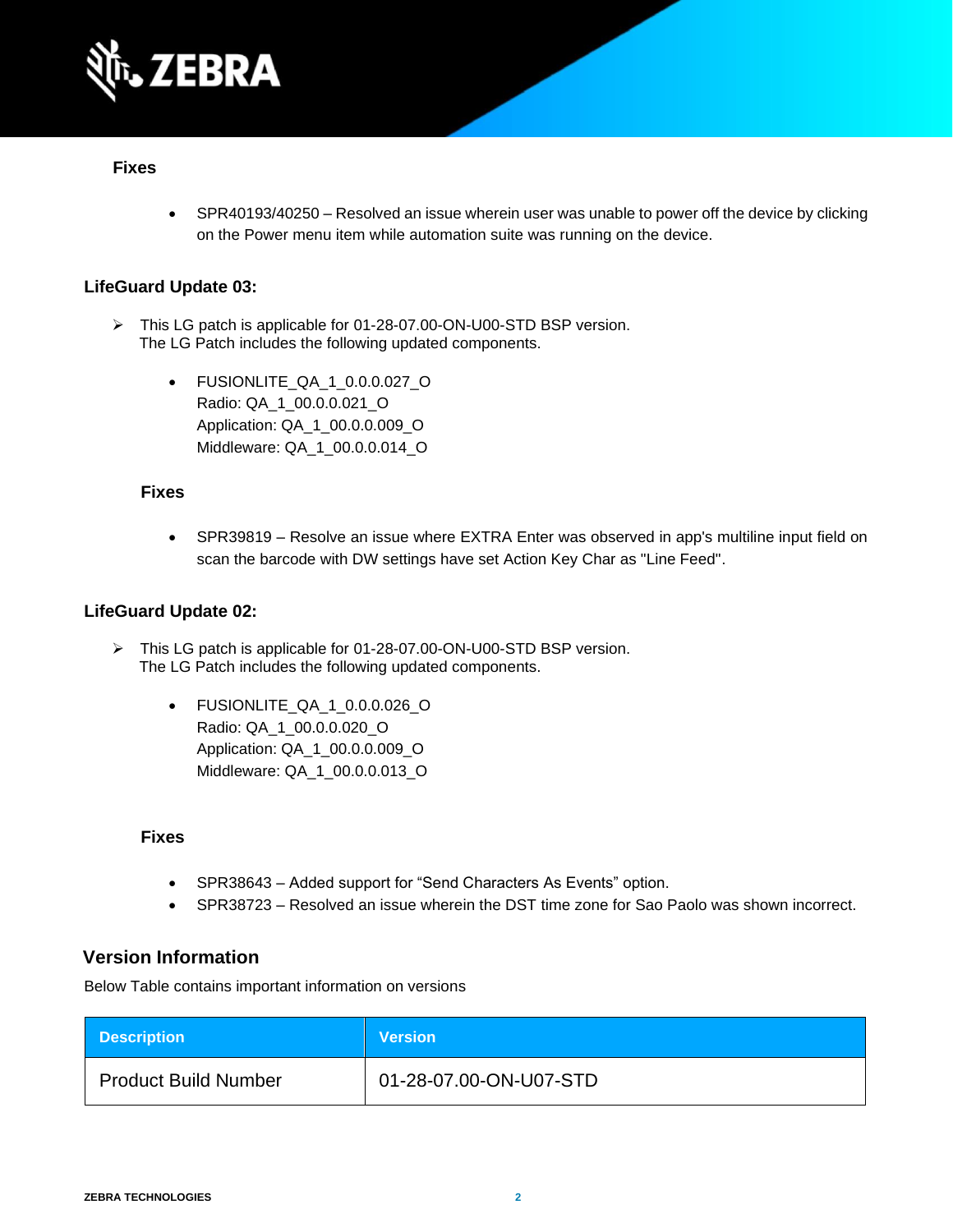

| <b>Android Version</b>      | 8.1.0                                               |
|-----------------------------|-----------------------------------------------------|
| <b>Security Patch level</b> | September 5, 2020                                   |
| Linux Kernel                | 3.18.71                                             |
| <b>Component Versions</b>   | Please see Component Version under Addendum section |

### **Installation Instructions**

### **Software update procedure**

The installation instructions assume user has ADB installed on their PC (the adb drivers etc..) and user device has developer options enabled and USB debugging ON. Please check following link for more information on installation and setup instructions.

• [Installation and setup instructions](https://www.zebra.com/content/dam/zebra_new_ia/en-us/software/operating-system/tc20-operating-system/Android-O-OS-Update-TC20-and-TC25-NGMS.pdf)

### **NOTE:**

For Enterprise Mobile Device Management, most EMM vendors such as SOTI, AirWatch, MobileIron, etc. WILL require an updated device management agent to support this OREO enterprise device. Do NOT use your existing device management agent and console with this device without first contacting your EMM vendor to understand when the agent supporting this device is available and whether a console upgrade is required as well. Attempting to enroll with an agent that is not validated to support the device will result in errors.

### **Addendum**

### **Device Compatibility**

This software release has been approved for use on the following devices.

# [TC20 Home Page](https://www.zebra.com/us/en/support-downloads/software/operating-system/tc20-operating-system-non-gms.html) **TC20 Device Part Number Device Part Number Operating System** TC200J-20C112CN Android O (Non-GMS Only) China Only TC200J-20A111CN Android O (Non-GMS Only) China Only TC200J-2KC111CN Android O (Non-GMS Only) Keyboard SKU - China Only TC200J-2KC11112 **Android O (Non-GMS Only)** China Only TC200J-20C213CN Android O (Non-GMS Only) Premium SKU -China Only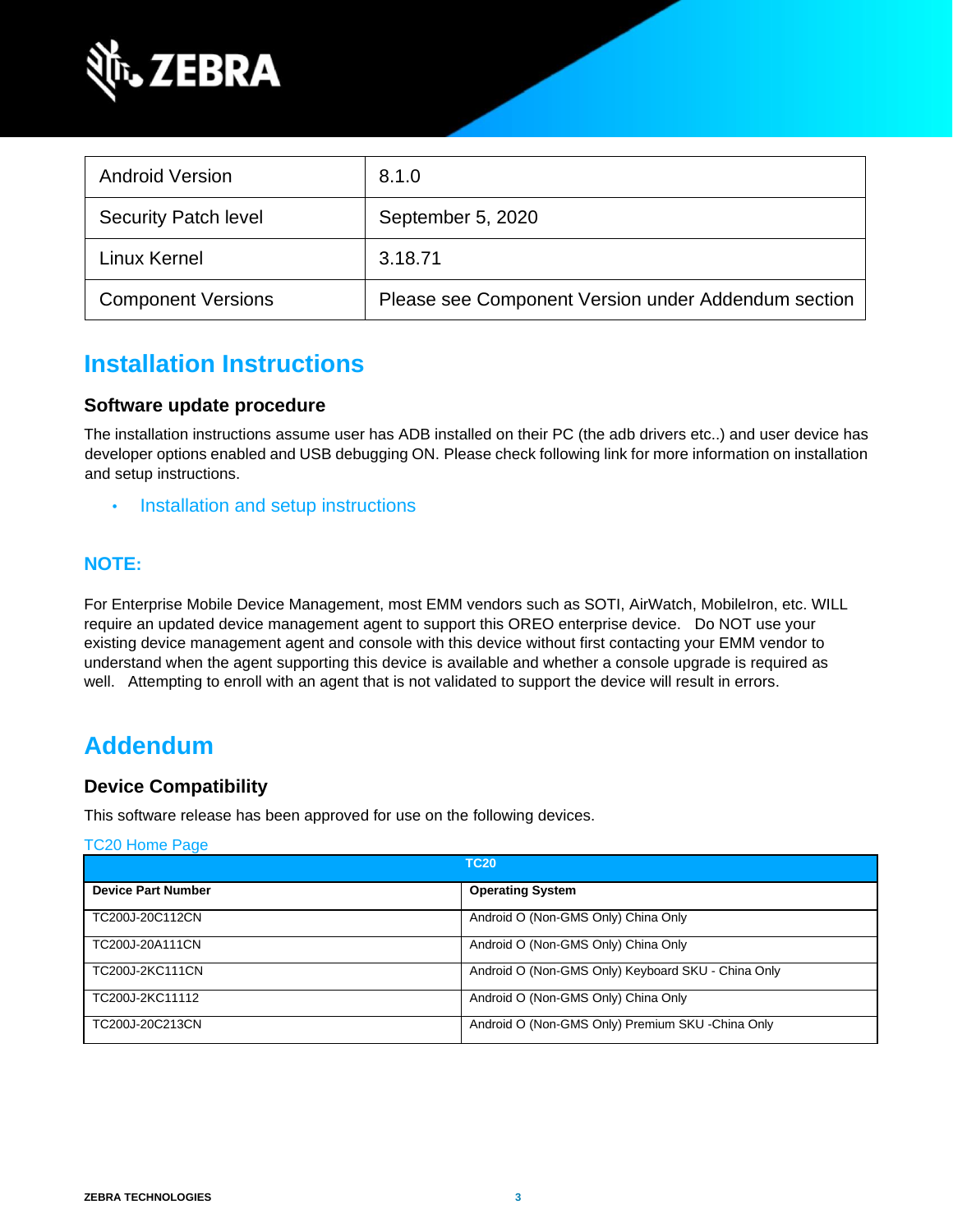

### [TC25 Home Page](https://www.zebra.com/us/en/support-downloads/software/operating-system/tc25-operating-system-non-gms.html)

| <b>TC25</b>               |                                     |
|---------------------------|-------------------------------------|
| <b>Device Part Number</b> | <b>Operating System</b>             |
| TC25CJ-20B101CN           | Android O (Non-GMS Only) China Only |
| TC25CJ-20C102CN           | Android O (Non-GMS Only) China Only |

### **Component Versions**

For detailed release notes, please refer [techdocs.zebra.com,](https://techdocs.zebra.com/) [developer.zebra.com](https://developer.zebra.com/)

| <b>Component / Description</b>      | <b>Version</b>                          |
|-------------------------------------|-----------------------------------------|
| <b>Build_version</b>                | 01-28-07.00-ON-U07-STD                  |
| Android_version                     | 8.1.0                                   |
| Android_SDK_Level                   | 27                                      |
| <b>Android Security Patch Level</b> | September 5, 2020                       |
| Linux_kernel                        | 3.18.71                                 |
|                                     | FUSIONLITE_QA_1_0.0.0.027_O             |
|                                     | Radio: QA_1_00.0.0.021_O                |
|                                     | Application: QA_1_00.0.0.009_O          |
|                                     | Middleware: QA_1_00.0.0.014_O           |
| Wifi                                | Firmware: CNSS-PR-4-0-00707/01050102    |
| Platform                            | Qualcomm MSM8937                        |
| <b>Scanning_Framework</b>           | 23.1.9.1                                |
| <b>DWDemo</b>                       | 2.0.15                                  |
| <b>OSX</b>                          | QCT.81.8.11.4.UL                        |
| <b>MXMF</b>                         | 9.4.0.2                                 |
| <b>Touch</b>                        | Focaltech V1.1 20161103 (fw:0x24)       |
| <b>Acoustic Profiles</b>            | General: CO4.2                          |
|                                     | Cellular: CO4.2                         |
| <b>Bluetooth_Stack</b>              | CNSS-PR-4-0-00707/01050102              |
| Flash_Size                          | 16G /32G                                |
| <b>RAM_Size</b>                     | 2G                                      |
| <b>GPS</b>                          | MPSS.JO.3.0.c13-00012-8937_GENNS_PACK-1 |
| <b>MMS</b>                          | 8.1.0                                   |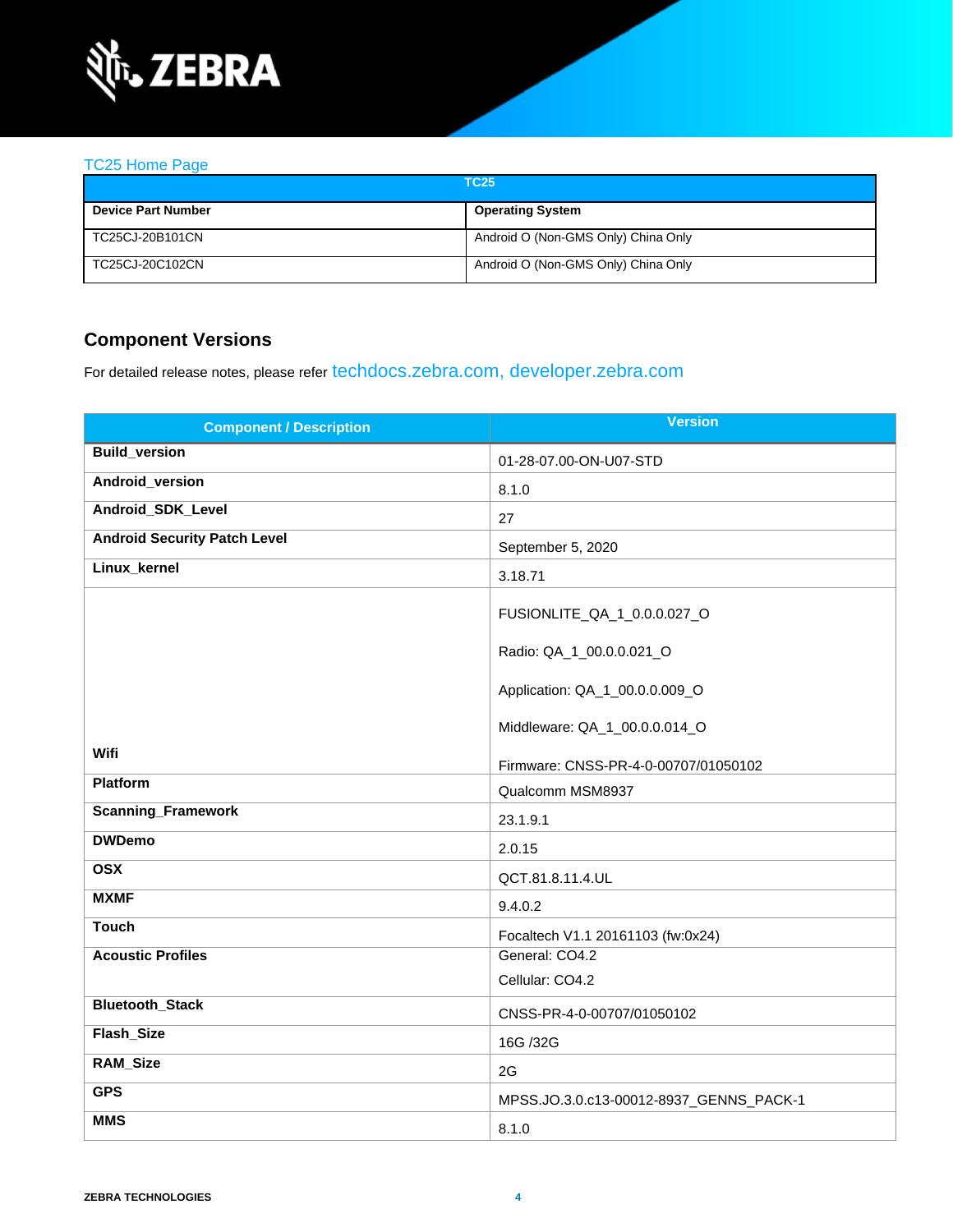

| <b>RIL_Version</b>             | Qualcomm RIL 1.0                                                                                                                                                                                                                                                                                                            |
|--------------------------------|-----------------------------------------------------------------------------------------------------------------------------------------------------------------------------------------------------------------------------------------------------------------------------------------------------------------------------|
| <b>BT_Pairing_Utility</b>      | 3.15                                                                                                                                                                                                                                                                                                                        |
| <b>Datawedge</b>               | 7.3.34                                                                                                                                                                                                                                                                                                                      |
| Camera                         | 2.0.002                                                                                                                                                                                                                                                                                                                     |
| <b>PTT</b>                     | 3.1.39                                                                                                                                                                                                                                                                                                                      |
| <b>RxLogger</b>                | 5.4.12.0                                                                                                                                                                                                                                                                                                                    |
| <b>StageNow</b>                | 3.4.1.5                                                                                                                                                                                                                                                                                                                     |
| <b>Zebra Data Service</b>      | 7.0.2.1047                                                                                                                                                                                                                                                                                                                  |
| Zebra Software License Manager | 3.2.0                                                                                                                                                                                                                                                                                                                       |
| <b>EMDK</b>                    | 7.3.23.2323                                                                                                                                                                                                                                                                                                                 |
| <b>IMEI SV Number</b>          | 11                                                                                                                                                                                                                                                                                                                          |
| <b>OEM Config</b>              | 9.0.0.198                                                                                                                                                                                                                                                                                                                   |
| <b>DDT</b>                     | V1.17.0.9                                                                                                                                                                                                                                                                                                                   |
| <b>Fingerprint</b>             | Zebra/TC25/TC25FM:8.1.0/01-28-07.00-ON-U07-<br>STD/200831:user/release-keys,<br>Zebra/TC20/TC20RT:8.1.0/01-28-07.00-ON-U07-<br>STD/200831:user/release-keys,<br>ZebraTC20/TC20RD:8.1.0/01-28-07.00-ON-U07-<br>STD/200831:user/release-keys,<br>Zebra/TC20/TC20KB:8.1.0/01-28-07.00-ON-U07-<br>STD/200831:user/release-keys, |

# **Important Links**

- <https://techdocs.zebra.com/datawedge/7-3/guide/about/>
- <https://techdocs.zebra.com/emdk-for-android/7-3/guide/about/>
- <https://techdocs.zebra.com/stagenow/3-4/about/>
- <https://techdocs.zebra.com/mx/>
- <https://techdocs.zebra.com/ddt/1-1/guide/about/>
- <https://techdocs.zebra.com/rxlogger/5-4/guide/about/>

## **Known Issues and Workarounds**

- OS downgrade behavior has changed in Oreo. Automatic enterprise data reset is performed when the system detects OS downgrade operation. Following are the examples of OS downgrade operations:
	- o Oreo (GMS/NGMS) to Nougat (GMS/NGMS)
	- o Downgrading to lower patch version within Oreo.
- To avoid text cropping in some applications, accessibility options can be used to change the display size to small.
- An issue wherein period key was not working on Remote connections (RDP / Horizon / Citrix )